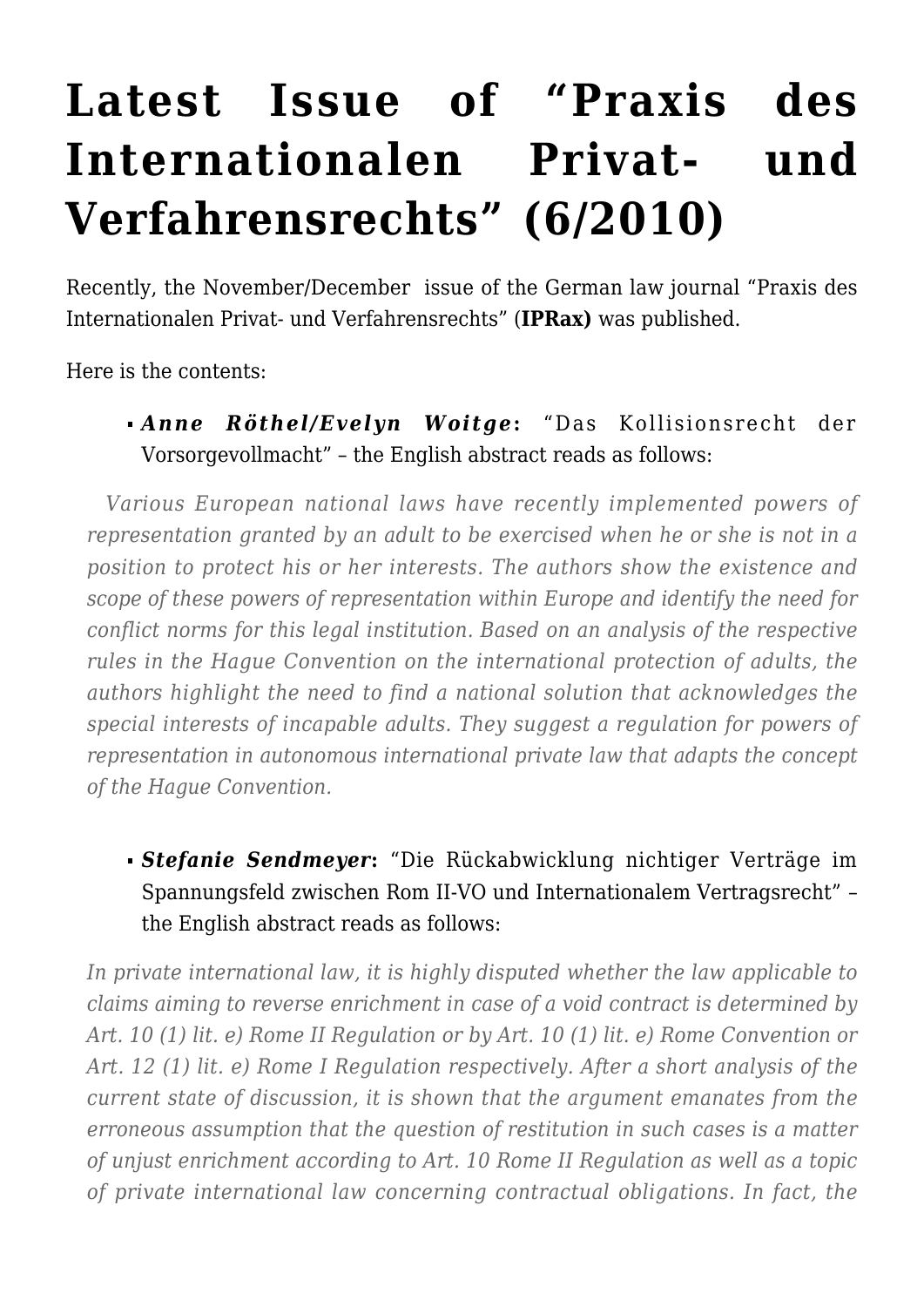*question has to be solved by clearly differentiating between contractual and non-contractual obligations and, therefore, between the scope of the Rome II Regulation and the scope of the instruments of private international law dealing with contractual obligations. In consistence with European international procedural law, restitution in case of a void contract is considered a contractual obligation and, therefore, the applicable law is determined by Art. 10 (1) lit. e) Rome Convention or Art. 12 (1) lit. e) Rome II Regulation respectively.*

*Anatol Dutta:* "Grenzüberschreitende Forderungsdurchsetzung in Europa: Konvergenzen der Beitreibungssysteme in Zivil- und Verwaltungssachen?" (on ECJ, 14.1.2010 – C-233/08 – Milan Kyrian ./. Celní úrad Tabor) **–** the English abstract reads as follows:

*The dogma that claims of the State based on its penal, revenue or other public law are not enforceable abroad – a doctrine also known as the revenue rule – is more and more displaced by European instruments obliging the Member States to collect public law claims of their fellow Member States. One example for this development is the Tax Recovery Directive 76/308/EC (later: 2008/55/EC, now: 2010/24/EU) on the mutual assistance for the recovery of claims relating to taxes, duties and other measures – an instrument, which has been gradually extended to all taxes levied by the Member States. The present article, which discusses a recent decision of the European Court of Justice interpreting the Tax Recovery Directive, attempts to highlight some similarities between the European enforcement rules for public law claims and those for private law claims. These similarities do not only allow fertilisation across the publicprivate law border when applying and interpreting the different enforcement rules, but once more demonstrate that the revenue rule should be reconsidered.*

#### *Sebastian Mock:* "Internationale Streitgenossenzuständigkeit" **–** the English abstract reads as follows:

*The international jurisdiction for claims against several defendants at the domicile of one of the defendants as today established by Art. 6 No. 1 Brussels I Regulation is unknown in several member states and consequently causes general doubts due to the existing possibilities of manipulation in this context. Although the European Court of Justice reflected these doubts by establishing the additional need of the risk of irreconcilable judgments resulting from*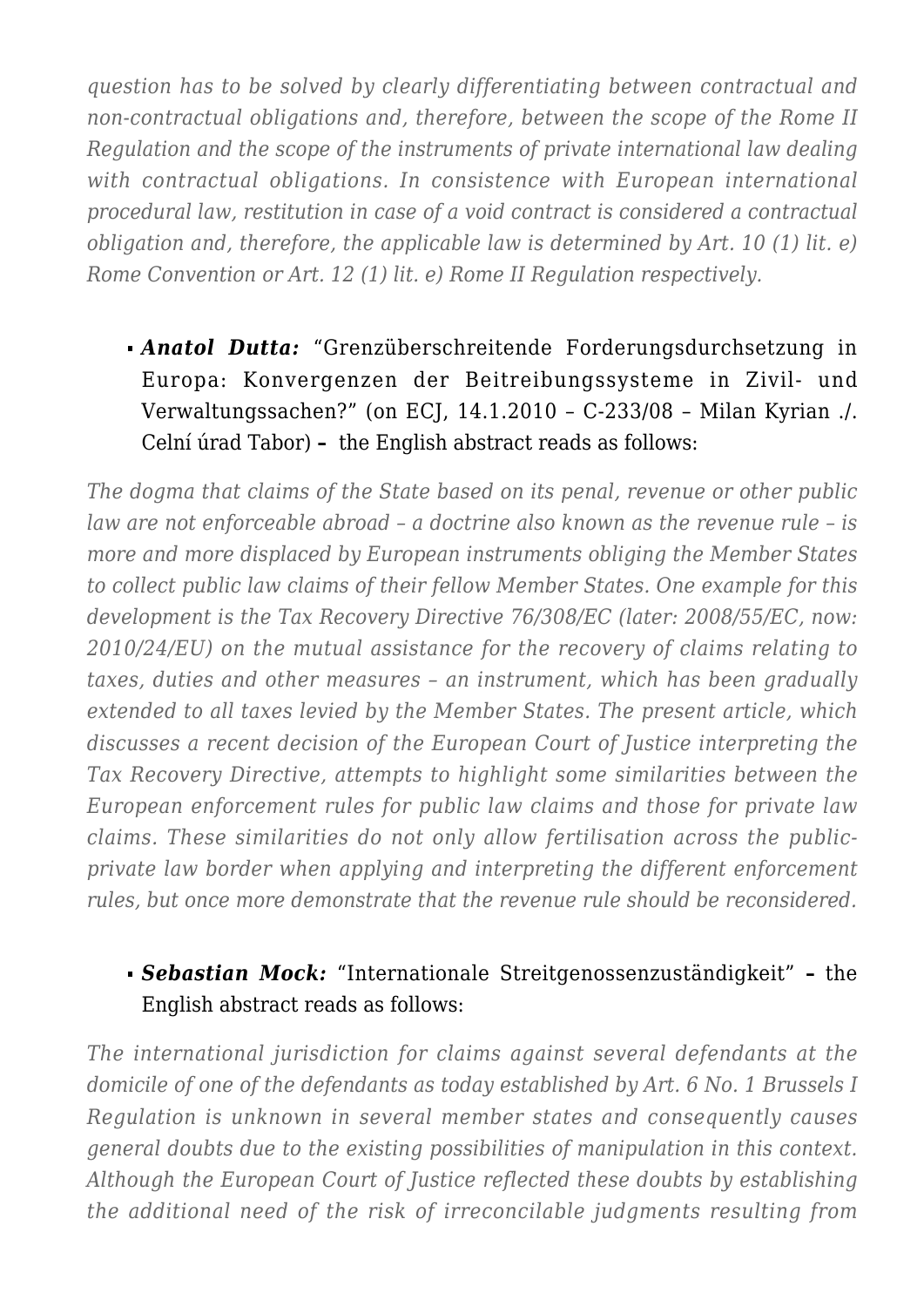*separate proceedings in the application of Art. 6 No. 1 Brussels Convention and Art. 6 No. 1 Lugano Convention – which was later recognized by the European legislator in the drafting of Art. 6 No. 1 Brussels I Regulation – the determination of this additional requirement is still left unclear. In its recent decision the German Federal Court of Justice delivered a rather broad understanding of this requirement. The court held that the jurisdiction under Art. 6 No. 1 Lugano Convention/Art. 6 No. 1 Brussels I Regulation does not require that all defendants have to be sued at the same time. Moreover the court held that the violation of a duty of a member of the board of directors is sufficient to establish a jurisdiction under Art. 6 No. 1 Lugano Convention/Art. 6 No. 1 Brussels I Regulation for a claim against the member of the board of directors when the plaintiff already filed a claim against the company of the director. However, the author doubts that this ruling can be considered as a general principle in the application of Art. 6 No. 1 Lugano Convention/Art. 6 No. 1 Brussels I Regulation and shows that the ruling has to be seen in context with a special provision of the applicable Swiss corporate law.*

*Martin Schaper:* "Internationale Zuständigkeit nach Art. 22 Nr. 2 EuGVVO und Schiedsfähigkeit von Beschlussmängelstreitigkeiten – Implikationen für den europäischen Wettbewerb der Gesellschaftsrechte" **–** the English abstract reads as follows:

*Art. 22 (2) Brussels I Regulation establishes an exclusive jurisdiction of a Member State's court for proceedings which have as their object, among others, the nullity or the dissolution of companies and the validity of the decisions of their organs. This jurisdiction depends on where the company's seat is located. For determining this seat the court has to apply its rules of International Private Law (lex fori). Although Germany generally adheres to the real seat theory, the OLG Frankfurt a.M. (Higher Regional Court) decided that a private limited company's statutory seat is the relevant factor for determining the exclusive jurisdiction.*

*Since the freedom of establishment, as interpreted by the Court of Justice of the European Union, promoted corporate mobility there is an increasing demand for settling disputes not in the state of incorporation, but in the country where the major business operations take place. Therefore, the article examines the*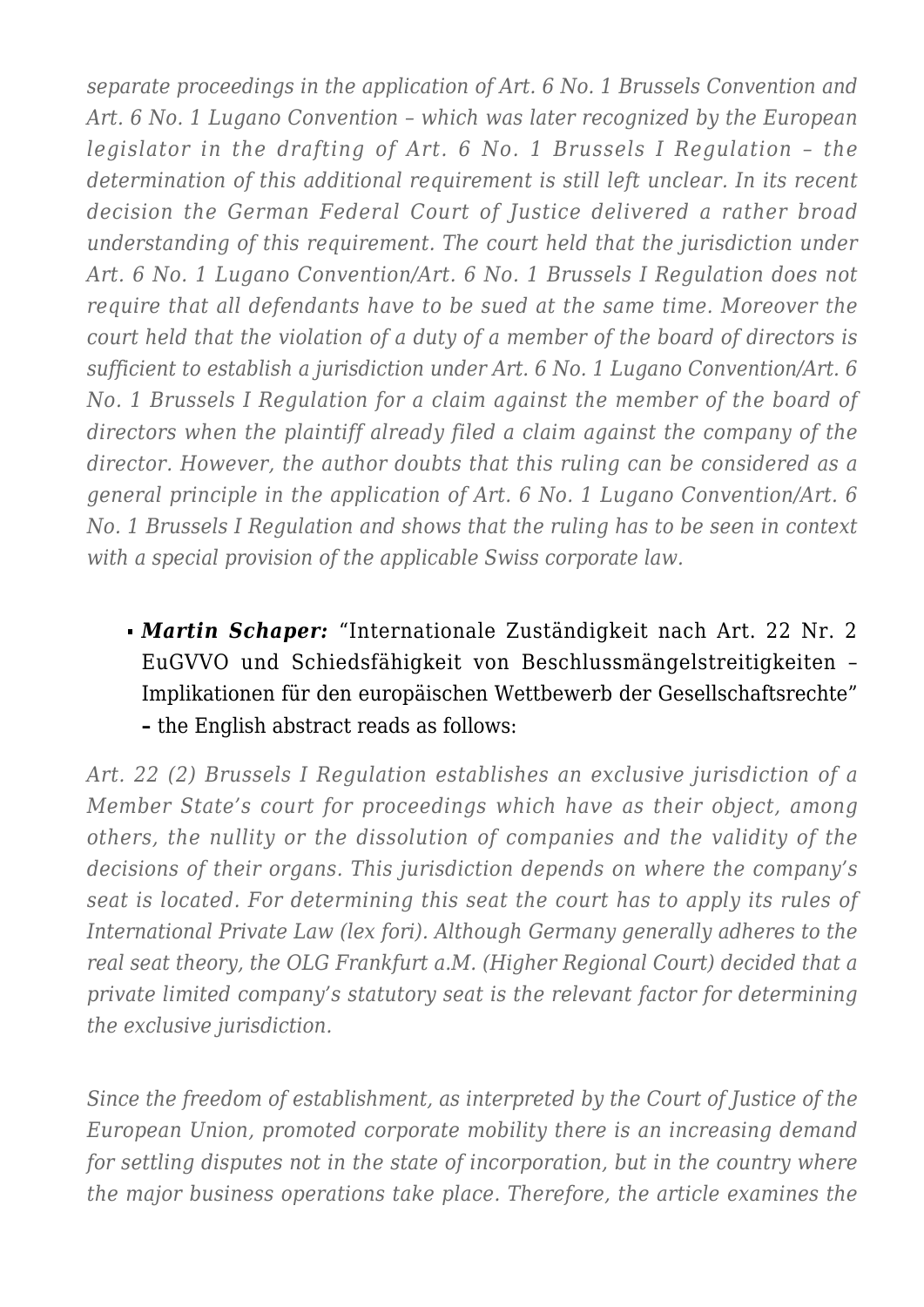*possibility of arbitration proceedings on the nullity and avoidance of decisions taken by shareholders' meetings in an international context.*

*Finally, based on the experience with the state competition for corporate charters in the USA, the impact of a jurisdiction's courts and the admissibility of arbitration proceedings is analysed within the context of regulatory competition in company law in Europe.*

# *Veronika Gärtner:* "Internationale Zuständigkeit deutscher Gerichte bei isoliertem Versorgungsausgleichsverfahren" **–** the English abstract reads as follows:

*Until recently, German law did not know an explicit rule on international jurisdiction with regard to proceedings dealing with the adjustment of pension rights between divorced spouses. The Federal Court of Justice held in several judgments that international jurisdiction with regard to the adjustment of pension rights followed – also in cases where those proceedings are initiated independently from divorce proceedings – the rules of international jurisdiction with regard to the divorce proceedings due to the strong link between both issues.*

*With reference to this case law, the Regional Court of Karlsruhe held in its decision of 17 August 2009 (16 UF 99/09) that German courts lacked international jurisdiction with regard to (independent) proceedings on the adjustment of domestic pension rights between two Portuguese divorced spouses habitually resident in Portugal, based on the argumentation that Art. 3 Brussels II bis Regulation had to be applied analogously with regard to the question of international jurisdiction. Due to the fact that the requirements of this provision were not met, German courts were – according to the Higher Regional Court Karlsruhe – not competent to rule on the adjustment of the (German) pension rights.*

*This result is undoubtedly incorrect under the present legal situation: With effect of 1 September 2009 – in the course of a general revision of the procedural rules in family law and non-contentious cases – a new rule has been introduced stating explicitly that German courts have international jurisdiction*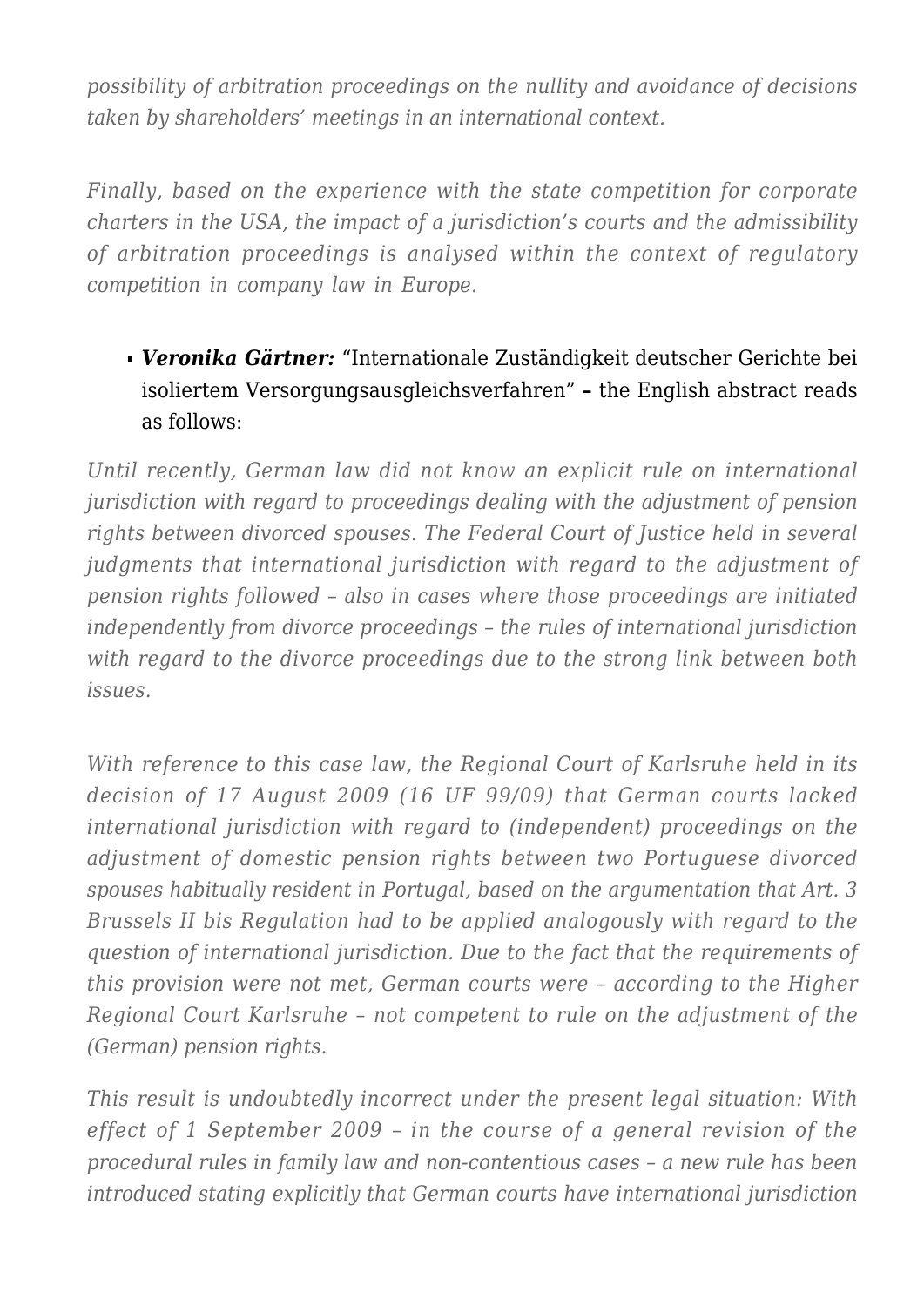*with regard to proceedings on the adjustment of pension rights inter alia in cases concerning domestic (pension) rights (§ 102 Nr. 2 FamFG).*

*However, the author argues that also before the entry into force of this new rule, the Regional Court of Karlsruhe should have answered the question of international jurisdiction in the affirmative: First, it is argued that the court's reference to Art. 3 Brussels II bis Regulation was misplaced since – as Recital No. 8 of the Brussels II bis Regulation illustrates – "ancillary measures" – and therefore also proceedings on the adjustment of pension rights of divorced spouses – are not included into the scope of application of Brussels II bis.*

*Further, the author argues that the negation of international jurisdiction in cases concerning domestic (pension) rights leads to a denial of justice. Therefore it is argued that international jurisdiction could – and should – have been assumed on the basis of general principles of jurisdiction.*

#### *Gerhard Hohloch/ Ilka Klöckner:* "Versorgungsausgleich mit Auslandsberührung – vom alten zum neuen Recht – Korrektur eines Irrwegs" – the English abstract reads as follows:

*On the 11th of February 2009, the Federal Supreme Court of Justice has had its first opportunity to decide whether or not the Dutch provisions on pension rights adjustment were to be regarded as equivalent to the German "Versorgungsausgleich" (VA) in the matter of Art. 17 III 1 EGBGB. Though until then this was generally accepted, the Court decided to deviate from the established opinion. In the course of the 2009 Reform, Art. 17 III EGBGB was revised and significantly restricted regarding its field of application. According to this new regulation, German law must now be applicable in order for the plaintiff to successfully be able to claim an adjustment of pension rights in Germany. Starting off with a critical examination of the Supreme Court's decisions, the authors then point out the impact of the Court's adjudication on the interpretation and the application of the new Art. 17 III EGBGB.*

# *Pippa Rogerson***:** Forum Shopping and Brussels II bis (on: High Court of Justice, 19.4.2010 – [2010] EWHC 843 (Fam) – JKN v JCN)

*Sometimes real life cases focus academic attention on important issues of*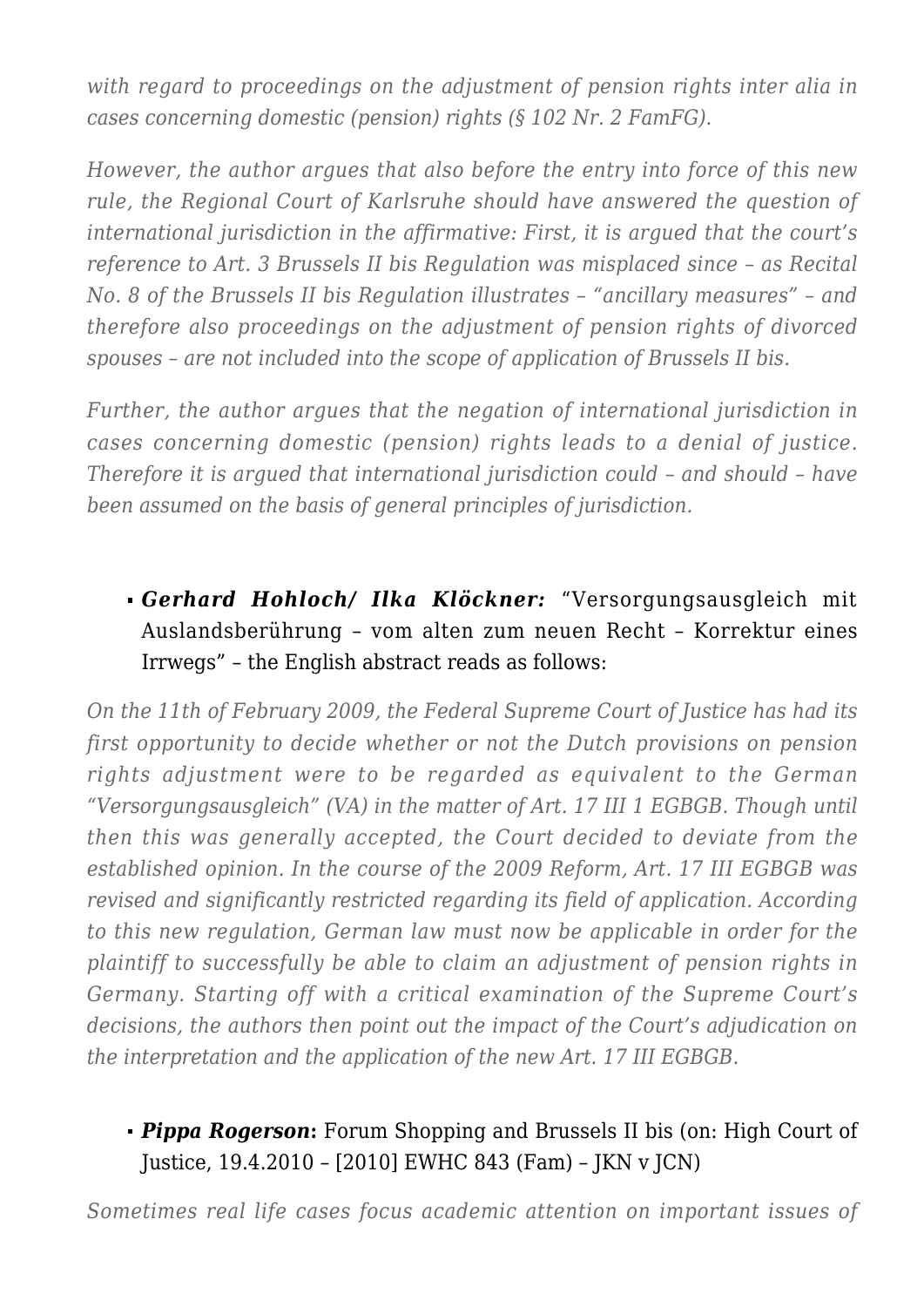*principle. In JKN v JCN a husband and wife from New York had been living in London for 12 years and had four young children together. Then they returned to New York where they are all now residing for the foreseeable future. The marriage has broken down and a divorce, financial settlement and arrangements for the children are required. Which court should deal with these matters? The wife commenced proceedings in England under Brussels II bis and the husband in New York. The parties had both UK and US citizenship and the husband at that time was still resident in England. Both parties were pursuing proceedings in a court which provided that party with some advantages. Ideally, the parties should come to a settlement without needing the court's determination. If not, preferably a single court should adjudicate matters. This is achieved within the EU by the lis pendens rule in Brussels II bis. However, there is no similar regime operating with non-Member States. A proliferation of judgments over the same matter is wasteful of the parties' time and assets as well as of the courts' resources. It also leads to problems of enforcement of possibly irreconcilable judgments.*

# **Axel Kunze/ Dirk Otto:** "Internationale Zwangsvollstreckungszuständigkeit, rechtliche Grenzen und Gegenmaßnahmen" (on: New York Court of Appeals, Opinion v. 4.6.2009) – the English abstract reads as follows:

*A New York Court recently ruled that courts in New York have international competence to order the cross-border attachment of rights and securities held by a foreign party with a foreign bank abroad as long as the foreign bank carries out business in the state of New York. This decision potentially exposes foreign banks operating in New York state to attachment disputes. The article describes the impact of the decision and compares it with the legal situation in Germany and other EU countries. The authors come to the conclusion that under German law, EU law as well as under the Lugano Convention a court may not order the attachment of claims located in other countries. In order to limit the risk for banks from being caught in the middle, the authors suggest contractual arrangements that would enable banks to "vouch in" customers into disputes before U.S. courts to ensure that banks are not liable if they comply with U.S. rulings. On the other hand customers could initiate legal steps in their home jurisdiction to prevent a bank from transferring assets/securities abroad; such an injunction would also be recognized by U.S. courts.*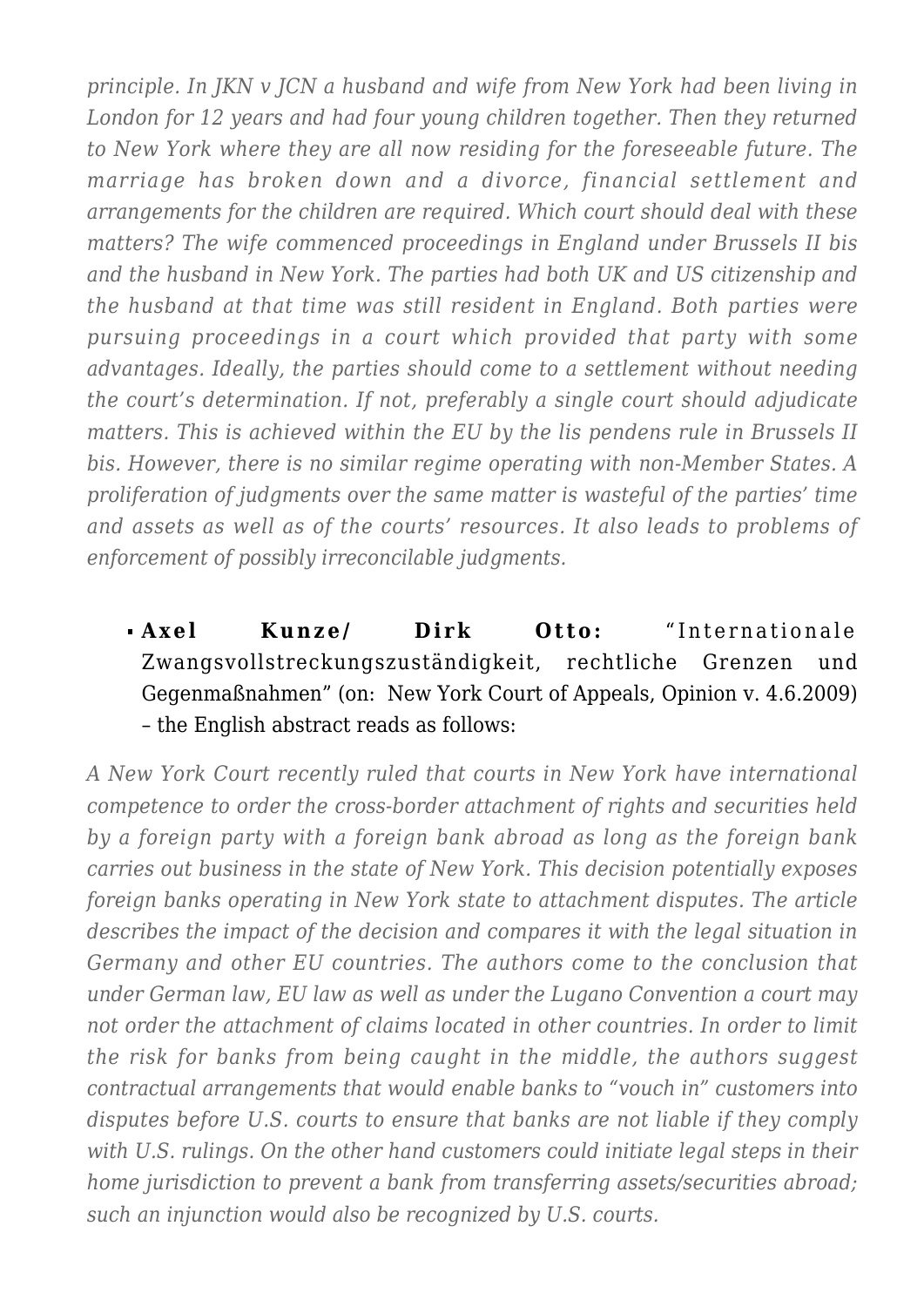*Bartosz Sujecki***:** "Zur Anerkennung und Vollstreckung von deutschen Kostenfestsetzungsbeschlüssen für einstweilige Verfügungen in den Niederlanden" – the English abstract reads as follows:

*The Dutch Supreme Court (Hoge Raad) had to give an answer to the question whether a German decision on the amount of cost (Kostenfestsetzungsbeschluss) related to an interim injunction (einstweilige Verfügung) can be recognized and enforced in the Netherlands. Since the German interim injunction was given in an ex parte procedure and the cost decision was not contested by the defendant, the question arose whether such an uncontested decision can be qualified as a "decision" according to article 32 of the Brussels I Regulation and can be enforced in the Netherlands. This paper discusses and analyzes the decision of the Dutch Supreme Court.*

#### *Gerhard Hohloch: "*Feststellungsentscheidungen im Eltern-Kind-Verhältnis – Zur Anwendbarkeit von MSA, KSÜ und EuEheVO" – the English abstract reads as follows:

*The article discusses the Austrian Supreme Court's order issued on May 8th 2008, concerning the applicability of the 1961 Hague Convention "[…] on the protection of minors" on declaratory actions in statutory custody cases. It refers to the international jurisdiction rules (including "Regulation Brussels IIa") as well as to the conflict of law rules. As the significance of the Court's assessment extends beyond the Austrian-German border, the main emphasis is put on how the problems of the case at issue are to be treated in Germany, and furthermore on the impact the 1996 Hague Convention "[…] on the protection of Children" – which is expected to come into force soon – will have on the legal situation in Germany and in Austria.*

#### *Oliver L. Knöfel:* "Nordische Zeugnispflicht – Grenzüberschreitende Zivilrechtshilfe à la scandinave" **–** the English abstract reads as follows:

*The article gives an overview of the mechanisms of judicial assistance in the taking of evidence abroad in civil matters as maintained by the five Nordic Countries (Denmark, Finland, Iceland, Norway, Sweden). In Central and Western Europe, it is little-known that the Nordic Countries have, since the 1970s, erected an autochthonous system of judicial assistance differing quite*